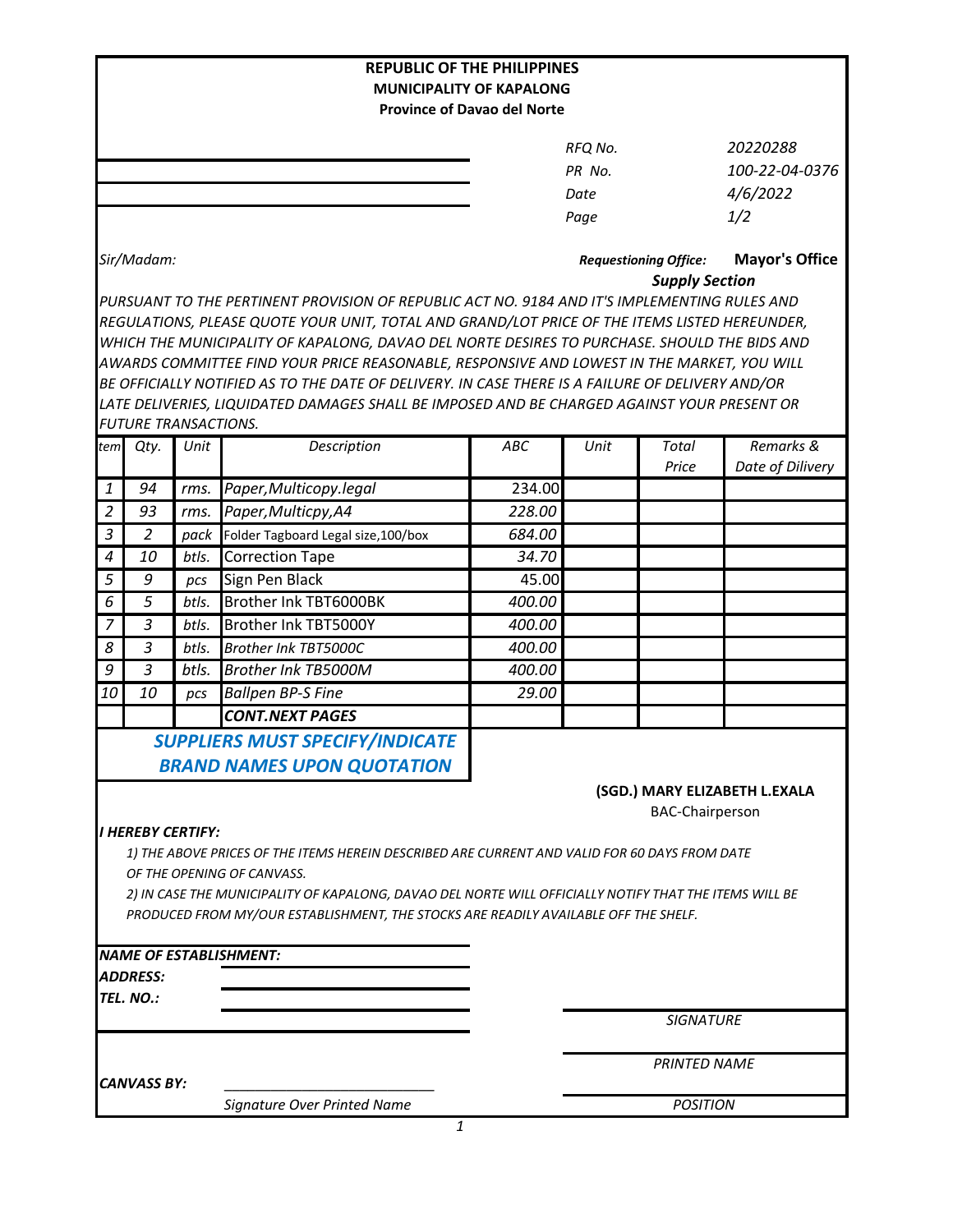| <b>REPUBLIC OF THE PHILIPPINES</b>                                                            |                                                                                              |       |                                                                                                                                                                                                |                                                       |                     |                        |                               |  |  |  |  |  |
|-----------------------------------------------------------------------------------------------|----------------------------------------------------------------------------------------------|-------|------------------------------------------------------------------------------------------------------------------------------------------------------------------------------------------------|-------------------------------------------------------|---------------------|------------------------|-------------------------------|--|--|--|--|--|
| <b>MUNICIPALITY OF KAPALONG</b>                                                               |                                                                                              |       |                                                                                                                                                                                                |                                                       |                     |                        |                               |  |  |  |  |  |
| <b>Province of Davao del Norte</b>                                                            |                                                                                              |       |                                                                                                                                                                                                |                                                       |                     |                        |                               |  |  |  |  |  |
|                                                                                               |                                                                                              |       |                                                                                                                                                                                                |                                                       | RFQ No.             |                        | 20220288                      |  |  |  |  |  |
|                                                                                               |                                                                                              |       |                                                                                                                                                                                                |                                                       | PR No.              |                        | 100-22-04-0376                |  |  |  |  |  |
|                                                                                               |                                                                                              |       |                                                                                                                                                                                                |                                                       | Date                |                        | 4/6/2022                      |  |  |  |  |  |
|                                                                                               |                                                                                              |       |                                                                                                                                                                                                |                                                       | Page                |                        | 1/2                           |  |  |  |  |  |
|                                                                                               |                                                                                              |       |                                                                                                                                                                                                |                                                       |                     |                        |                               |  |  |  |  |  |
|                                                                                               | Sir/Madam:                                                                                   |       |                                                                                                                                                                                                | <b>Requestioning Office:</b><br><b>Supply Section</b> |                     |                        | <b>Mayor's Office</b>         |  |  |  |  |  |
|                                                                                               | PURSUANT TO THE PERTINENT PROVISION OF REPUBLIC ACT NO. 9184 AND IT'S IMPLEMENTING RULES AND |       |                                                                                                                                                                                                |                                                       |                     |                        |                               |  |  |  |  |  |
| REGULATIONS, PLEASE QUOTE YOUR UNIT, TOTAL AND GRAND/LOT PRICE OF THE ITEMS LISTED HEREUNDER, |                                                                                              |       |                                                                                                                                                                                                |                                                       |                     |                        |                               |  |  |  |  |  |
|                                                                                               |                                                                                              |       | WHICH THE MUNICIPALITY OF KAPALONG, DAVAO DEL NORTE DESIRES TO PURCHASE. SHOULD THE BIDS AND                                                                                                   |                                                       |                     |                        |                               |  |  |  |  |  |
|                                                                                               |                                                                                              |       | AWARDS COMMITTEE FIND YOUR PRICE REASONABLE, RESPONSIVE AND LOWEST IN THE MARKET, YOU WILL<br>BE OFFICIALLY NOTIFIED AS TO THE DATE OF DELIVERY. IN CASE THERE IS A FAILURE OF DELIVERY AND/OR |                                                       |                     |                        |                               |  |  |  |  |  |
|                                                                                               |                                                                                              |       | LATE DELIVERIES, LIQUIDATED DAMAGES SHALL BE IMPOSED AND BE CHARGED AGAINST YOUR PRESENT OR                                                                                                    |                                                       |                     |                        |                               |  |  |  |  |  |
|                                                                                               | <b>FUTURE TRANSACTIONS.</b>                                                                  |       |                                                                                                                                                                                                |                                                       |                     |                        |                               |  |  |  |  |  |
|                                                                                               | tem Qty.                                                                                     | Unit  | Description                                                                                                                                                                                    | <b>ABC</b>                                            | Unit                | Total                  | Remarks &                     |  |  |  |  |  |
| No.                                                                                           |                                                                                              |       |                                                                                                                                                                                                |                                                       | Price               | Price                  | Date of Delivery              |  |  |  |  |  |
| 11                                                                                            | 10                                                                                           | btls. | Epson Ink refill T6641                                                                                                                                                                         | 350.00                                                |                     |                        |                               |  |  |  |  |  |
| 12                                                                                            | 55                                                                                           | btls. | Epson Ink refill T6642                                                                                                                                                                         | 350.00                                                |                     |                        |                               |  |  |  |  |  |
| 13                                                                                            | 5                                                                                            | btls. | Epson Ink refill T6643                                                                                                                                                                         | 350.00                                                |                     |                        |                               |  |  |  |  |  |
| 14                                                                                            | 5                                                                                            | btls. | Epson Ink refill T6644                                                                                                                                                                         | 350.00                                                |                     |                        |                               |  |  |  |  |  |
| 15                                                                                            | 64                                                                                           | pcs   | <b>Transparent Folder long</b>                                                                                                                                                                 | 10.00                                                 |                     |                        |                               |  |  |  |  |  |
| 16                                                                                            | 8                                                                                            | btls. | Epson Ink refill 003 cyan                                                                                                                                                                      | 350.00                                                |                     |                        |                               |  |  |  |  |  |
| 17                                                                                            | 8                                                                                            | btls. | Epson Ink refill 003 magenta                                                                                                                                                                   | 350.00                                                |                     |                        |                               |  |  |  |  |  |
| 18                                                                                            | 20                                                                                           | btls. | Epson ink refill 003 Black                                                                                                                                                                     | 350.00                                                |                     |                        |                               |  |  |  |  |  |
| 19                                                                                            | 8                                                                                            | btls. | Epson Ink refill 003 Yellow                                                                                                                                                                    | 350.00                                                |                     |                        |                               |  |  |  |  |  |
|                                                                                               |                                                                                              |       |                                                                                                                                                                                                |                                                       |                     |                        |                               |  |  |  |  |  |
|                                                                                               |                                                                                              |       | TOTAL APPROVED BUDGET CONTRACT                                                                                                                                                                 | 76,000.00                                             |                     |                        |                               |  |  |  |  |  |
|                                                                                               |                                                                                              |       | SUPPLIER MUST SPECIFY/INDICATE                                                                                                                                                                 |                                                       |                     |                        |                               |  |  |  |  |  |
|                                                                                               |                                                                                              |       | <b>BRAND NAMES UPON QUOTATION</b>                                                                                                                                                              |                                                       |                     |                        |                               |  |  |  |  |  |
|                                                                                               |                                                                                              |       |                                                                                                                                                                                                |                                                       |                     |                        | (SGD.) MARY ELIZABITH L.EXALA |  |  |  |  |  |
|                                                                                               |                                                                                              |       |                                                                                                                                                                                                |                                                       |                     | <b>BAC-Chairperson</b> |                               |  |  |  |  |  |
|                                                                                               | <b>I HEREBY CERTIFY:</b>                                                                     |       |                                                                                                                                                                                                |                                                       |                     |                        |                               |  |  |  |  |  |
|                                                                                               |                                                                                              |       | 1) THE ABOVE PRICES OF THE ITEMS HEREIN DESCRIBED ARE CURRENT AND VALID FOR 60 DAYS FROM DATE                                                                                                  |                                                       |                     |                        |                               |  |  |  |  |  |
|                                                                                               |                                                                                              |       | OF THE OPENING OF CANVASS.                                                                                                                                                                     |                                                       |                     |                        |                               |  |  |  |  |  |
|                                                                                               |                                                                                              |       | 2) IN CASE THE MUNICIPALITY OF KAPALONG, DAVAO DEL NORTE WILL OFFICIALLY NOTIFY THAT THE ITEMS WILL BE                                                                                         |                                                       |                     |                        |                               |  |  |  |  |  |
|                                                                                               |                                                                                              |       | PRODUCED FROM MY/OUR ESTABLISHMENT, THE STOCKS ARE READILY AVAILABLE OFF THE SHELF.                                                                                                            |                                                       |                     |                        |                               |  |  |  |  |  |
|                                                                                               |                                                                                              |       |                                                                                                                                                                                                |                                                       |                     |                        |                               |  |  |  |  |  |
|                                                                                               |                                                                                              |       | <b>NAME OF ESTABLISHMENT:</b>                                                                                                                                                                  |                                                       |                     |                        |                               |  |  |  |  |  |
|                                                                                               | <b>ADDRESS:</b><br>TEL. NO.:                                                                 |       |                                                                                                                                                                                                |                                                       |                     |                        |                               |  |  |  |  |  |
|                                                                                               |                                                                                              |       |                                                                                                                                                                                                |                                                       |                     | <b>SIGNATURE</b>       |                               |  |  |  |  |  |
|                                                                                               |                                                                                              |       |                                                                                                                                                                                                |                                                       |                     |                        |                               |  |  |  |  |  |
|                                                                                               |                                                                                              |       |                                                                                                                                                                                                |                                                       | <b>PRINTED NAME</b> |                        |                               |  |  |  |  |  |
| <b>CANVASS BY:</b>                                                                            |                                                                                              |       |                                                                                                                                                                                                |                                                       |                     |                        |                               |  |  |  |  |  |
|                                                                                               |                                                                                              |       | <b>Signature Over Printed Name</b>                                                                                                                                                             | <b>POSITION</b>                                       |                     |                        |                               |  |  |  |  |  |
|                                                                                               |                                                                                              |       | 2                                                                                                                                                                                              |                                                       |                     |                        |                               |  |  |  |  |  |